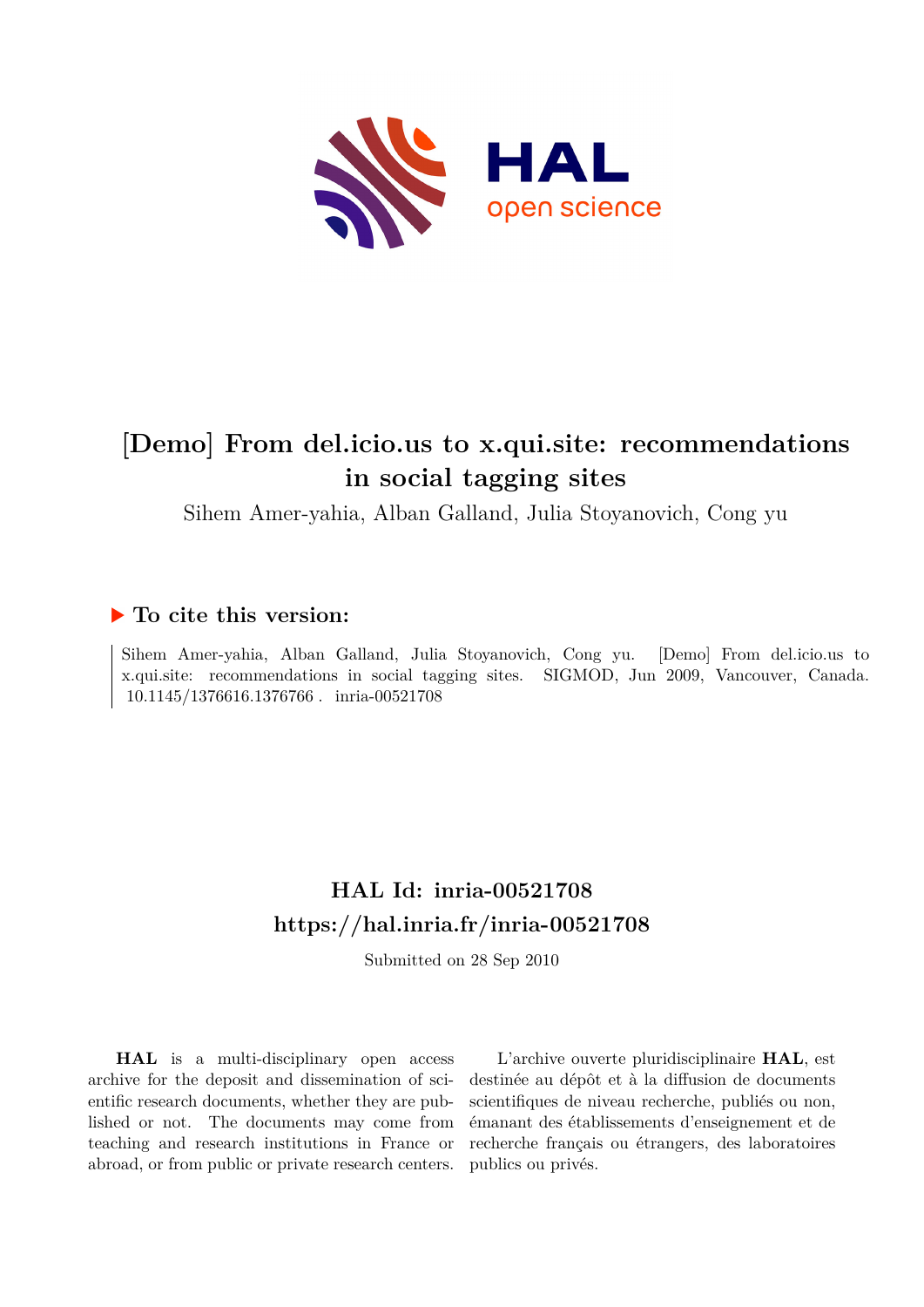## **From del.icio.us to x.qui.site: Recommendations in Social Tagging Sites**

Sihem Amer-Yahia<sup>†</sup>, Alban Galland<sup>§,†</sup>, Julia Stoyanovich<sup>‡</sup>, Cong Yu<sup>†</sup>

†Yahoo! Research, New York, NY; §INRIA Saclay, Paris, France; ‡Columbia University, New York, NY †{sihem,congyu}@yahoo-inc.com, §alban.galland@inria.fr, ‡jds1@cs.columbia.edu

### ABSTRACT

We present x.qui.site, a scalable system for managing recommendations for social tagging sites like del.icio.us. seamlessly incorporates various user behaviors into the recommendations and aims to recommend not only items of interest, but also other relevant information like interesting people and/or topics. Explanations are also provided so that users can obtain a better understanding of the recommendations and decide which recommendations to pursue further. We discuss the technical challenges involved in characterizing different user behaviors and in efficiently computing recommendation explanations.

#### Categories and Subject Descriptors

H.4 [Information Systems Applications]: Miscellaneous

#### General Terms

Algorithms

#### Keywords

Tagging, Collaborative Filtering

#### 1. MOTIVATION

The recent advent of "Web 2.0," i.e., the evolution of the Web from a technology platform to a social milieu, has been accompanied by an explosion in the number and reach of social content sites such as social tagging sites. A typical example of such sites is Yahoo!'s del.icio.us, which enables users to tag URLs that are of interest, create a network of friends, and subscribe to their friends' feeds to learn about what URLs they have been tagging recently. With the increasing popularity of del.icio.us, we have seen an explosion of URLs in the system. And to help users navigate this large number of URLs, del.icio.us provides hotlists<sup>1</sup>. However, sifting through the large amounts of URLs and finding the right URLs to recommend to the user is still a challenging task facing del.icio.us, as well as many other similar sites (e.g., Yahoo! Movies, CiteULike, etc.).

URLs, however, are just part of the story. Increasingly, users of del.icio.us want to become connected with people

Copyright is held by the author/owner(s).

*SIGMOD'08,* June 9–12, 2008, Vancouver, BC, Canada. ACM 978-1-60558-102-6/08/06.

who are not necessarily their friends but are nonetheless interesting to them, or topics that they have never been exposed to but are potentially of interest to them. Combined with URL recommendations, the mission statement has become finding the right information to recommend to the user, where information can be URLs, people, or topics (as represented by the tags).

Furthermore, users of del.icio.us can have very different behaviors depending on how they are using the system. On one end of the spectrum, there are users who use del.icio.us as a personal bookmarking tool where they tag URLs but don't necessarily share those URLs with the public or their friends (some don't even have any friend). On the other end, there are users who use del.icio.us as a discovery tool, where they establish a large network of friends and frequently explore the URLs that their friends have been tagging; but they themselves only tag very few URLs. Such diverse user behaviors present another challenge: identifying the right recommendation strategy based on the right information about the user.

The richness of information within social tagging sites presents a unique opportunity for the design of semanticallyenriched recommender systems. We propose to demonstrate x.qui.site, a system which gracefully incorporates user behavior into recommendations. To the best of our knowledge, x.qui.site is the first system which captures users behavior and is able to recommend general information like topics and people, in addition to URLs. X.QUI.SITE is designed as a platform to incorporate multiple recommendation strategies depending on the user behavior and is based on a variety of methods for producing customized hotlists.

Moreover, X.QUI.SITE provides a summarized trace of recommendations, thereby explaining their provenance. For example, when a new URL is recommended to a user, it can be because many friends of the user are tagging it or it can be because it is related to some tags that the user previously used. At the user's request, such information will be provided to the user so she can make her own judgement of how interesting the recommendation is to her.

x.qui.site is implemented as an external module of del.icio.us and runs on a replica of the production del.icio.us datasets with nightly synchronization. The scalability of the system relies on two efficient algorithms: the network generation algorithm and the explanation computation algorithm.

Sec. 2 contains a technical description of our recommendation methods and algorithms and Sec. 3 provides an overview of the demo.

<sup>1</sup>A list of most popular URLs or tags among a group of users within a given period of time.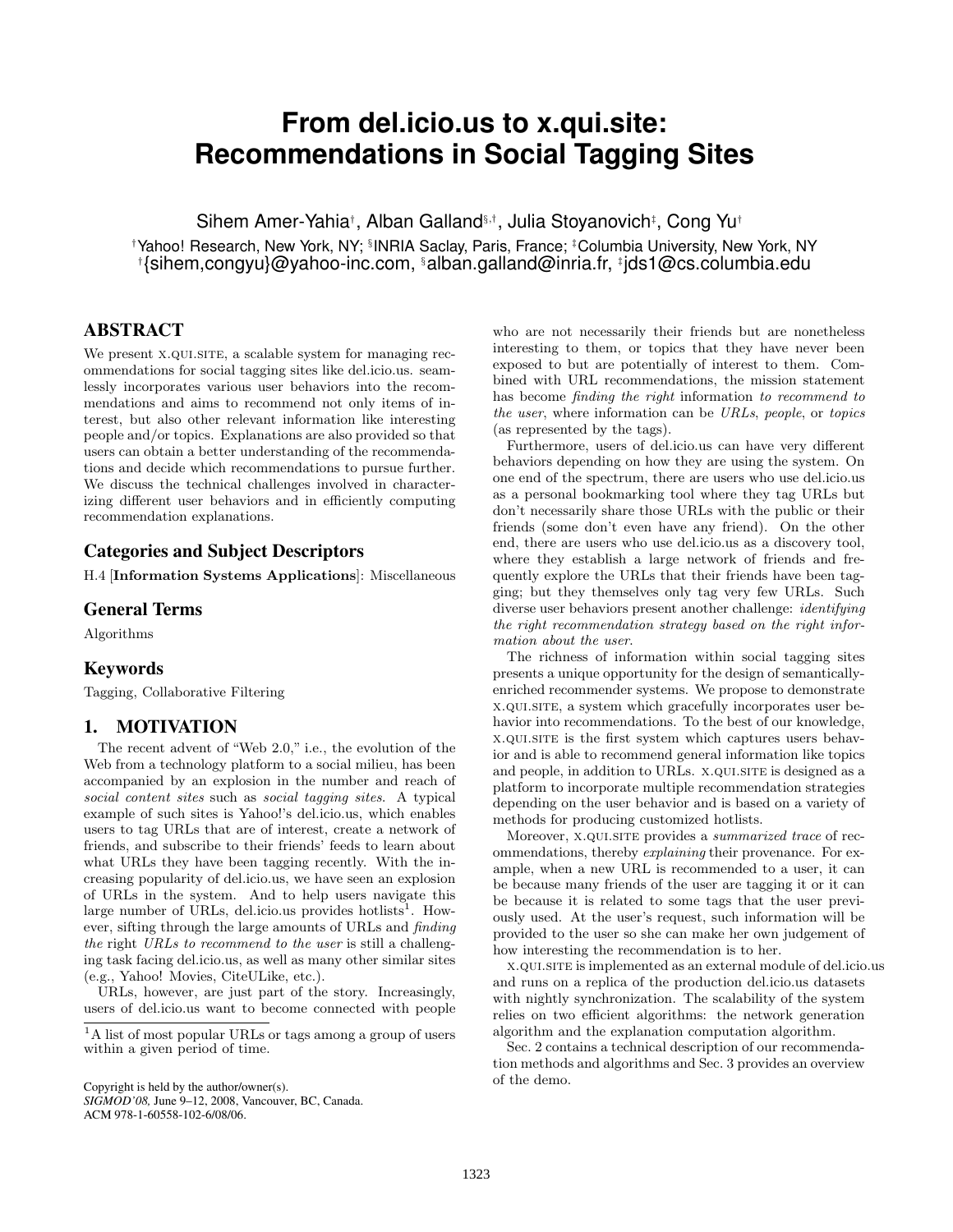#### 2. TECHNICAL CONTRIBUTIONS

At its core, a recommendation method is defined by three components: (i) the recommendation results, i.e., what information is being recommended; (ii) the context of the recommendation, which is characterized by a seed set used to draw recommendations from, and the current user's interest; and finally, (iii) the strategy, i.e., how recommendations are computed from the context. We investigate these components and argue for different recommendation strategies and recommendations depending on the context.

#### 2.1 Recommendation Results

The richness of actions in social tagging sites, e.g., forming social ties with other users and choosing tags to describe URLs, provides the ability to think of recommendations along different axes. In other terms, users are no longer limited to getting recommendations of items such as bookmarked URLs. Instead, they can now explore people and topics as well.

Searching for people of interest to a user is a frequently requested feature. Indeed, while users in del.icio.us can define explicit social ties to form their friendship network, they have little help in creating new social ties. In X.QUI.SITE, we propose to derive interest networks (including both topicbased network and URL-based network) and use them to recommend people of potential interest to users.

Similarly, users of del.icio.us are always looking for new and relevant topics to explore. In X.QUI.SITE, we achieve this topic recommendation by recommending interesting tags to the user based on her explicit and derived networks.

These recommendations are in fact intertwined. Recommended people can help a user find out more about the latest URLs that are relevant to her specific topic of interest, while recommended topics (i.e., tags) can help her discover other interesting URLs and people.

#### 2.2 Recommendation Context

Regardless of what information are being recommended, a recommendation is always produced in a certain context. This context may include a variety of information: some that is specific to the user (e.g., the user's network of friends) and some that is global (e.g., the most active group of users for a certain topic). The common piece of context, however, is the seed set: the set of users whose behavior is used to generate recommendations for a given user. This seed set of users may or may not depend on the user to whom the recommendation is being served.

The simplest recommendation strategy is based on modeling the seed set as all users in del.icio.us. As a result, the same seed set is used regardless of the user seeking recommendations. Alternatively, a seed set could be composed of a user's explicit social ties (i.e., friendship network), in which case the seed set is often different for different users. In addition to explicit seed sets, there are ones that can be derived based on common behavior between users. There are two basic approaches: using shared topics (i.e., tags) and using shared URLs. In the first approach, the set of tags associated with a given user is used to derive a seed set composed of all users who share a significant number of the tags with the user. For instance, if many of the users' tags include the word sports, the user is likely to be interested in sports-related information, and we compute a seed set of people who are interested in sports. This richer computation helps refine the recommendations by identifying information related to the user's interest, thereby customizing recommendations to individual users (or groups of users who share their most popular tags). In the second approach, the system considers overlap in tagged URLs between different users. Each user's seed set is defined as the set of all the other users who bookmarked a large fraction of the user's URLs. In addition to those two basic approaches, the system also combines the topic-based approach and the URL-based approach to define a richer seed set formed by the people who share the user's tags and URLs.

#### 2.3 Recommendation Strategies

When the recommendation results are URLs, a recommendation strategy defines the normalized score of a recommended URL as the percentage of people in the seed set who bookmarked the URL (also referred to as URL popularity). When the recommendation results are people, the score of a recommended user is the strength of connection (as measured by the extent of shared tags or URLs) between her and the user. Finally, when the recommended results are topics, the normalized score of a tag is defined as the percentage of people in the seed set who have used that tag (also referred to as tag popularity).

Consequently, depending on the recommendation results, the recommendation system will apply different strategies to different users. Moreover, while using friends as the seed set to draw recommendations may matter to some users (e.g., those who have friends), using people who have interest overlap may matter to others (e.g., those who tag a lot). Due to lack of space, we only briefly describe URL recommendation strategies here.

Global and Global-Tag: These two strategies adopt the seed set of all del.icio.us users. The Global strategy chooses URLs that are globally popular. While these URLs usually represent consensus between most users, we experimentally observed [3] that they only account for a small fraction of any individual user's tagging.

In Global-Tag, we model the interests of a user as represented by the vocabulary she uses to tag URLs: if a significant portion of the user's tagging actions includes the tags sports and nutrition, the user is likely to be interested in sports-related and nutrition-related URLs. This simple observation allows us to refine a single globally popular list and to suggest potentially interesting URLs by drawing from one or more tag-specific popular lists in accordance with the user's interests.

URL-Interest and Tag-URL-Interest: These two strategies adopt social ties to definite an appropriate seed set for the user. The social ties here are implicitly derived based on user's tagging behaviors. In URL-Interest, these ties are generated based on overall tagging actions, while in Tag-URL-Interest, these ties are generated based on tagging actions within the scope of a few topics that are most relevant to the user.

Collaborative Filtering is a popular method in recommender systems that uses statistical techniques [2] to determine interest overlap between users based on their behavior such as common ratings of movies or common purchasing and browsing patterns. In URL-Interest, we adopt a similar approach, and construct the common interest network,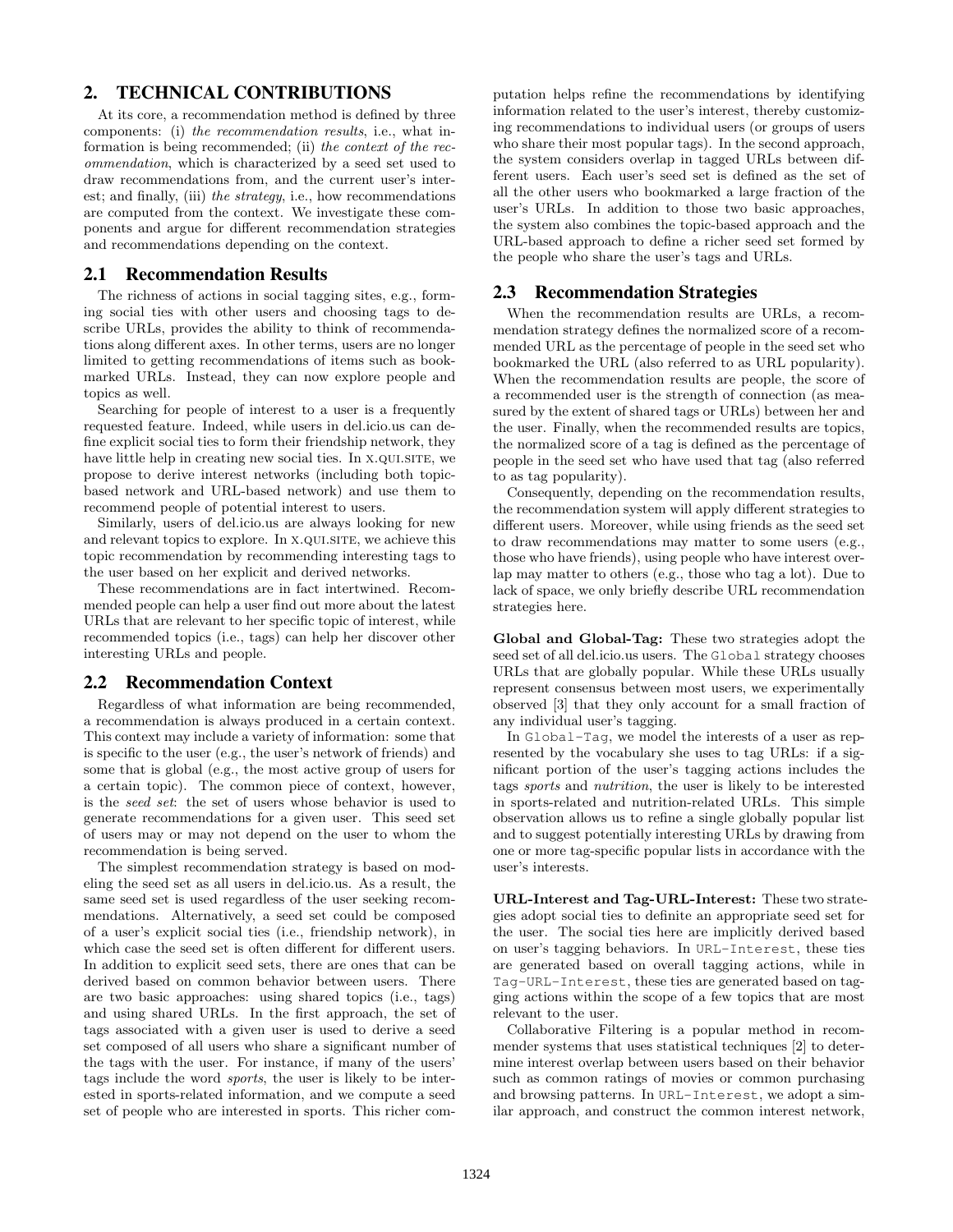which links two users if the sets of URLs they tagged overlap significantly. However, we observe that using the entire set of URLs tagged by a user as a basis for constructing the social ties, while leading to high-quality overlap in interest, only applies to a small subset of the users in our user base [3].

One factor which limits the effectiveness of deriving interest overlap between users in Collaborative Filtering is sparsity: there are often many more items in the system than any one user is able to rate or review. This issue is further aggravated in the context of del.icio.us, where the set of URLs corresponds to a potentially infinite set of websites. Sparsity is one of the main reasons why using overlap in URLs to derive common interest networks is only effective for a subset of del.icio.us users. Another important reason is that people rarely agree on everything: you may agree with your mother on cooking, and with your adviser on research, but your adviser's opinion on food is hardly relevant. The Tag-URL-Interest strategy uses this idea to construct social ties that combine tag and URL overlaps. Such networks have wider applicability than URL-only interest networks, and can be used to construct recommendation lists of high quality [3].

Friends: del.icio.us also allows each user to define her friends and family, which can be considered as explicit social ties. The Friends strategy directly adopts this explicit social network as the seed set for recommendations. The rest is similar to the previous two strategies.

#### 2.4 Algorithms Challenges

x.qui.site recommendations are computed in three steps. First, different user similarity networks are generated offline based on common user behavior. Second, the recommendation strategies which are applicable to a user are executed and their results are computed and merged. Third, recommended items, i.e., URLs in this case, are explained. We summarize the challenges behind each step.

#### *2.4.1 Network Computation*

Unlike social networking sites such as Facebook, where users create large friendship networks, explicit connections are much rarer in collaborative tagging sites where the primary function is to help users identify and organize interesting content. Therefore, we generate implicit networks. By creating a link between two users who have shared common URLs, we are able to generate an implicit similarity network for a larger fraction of users. Another mechanism for generating implicit networks include using profile information (e.g., age and income) about the users. This information is not always available. As a result, URL overlap is more effective.

When the number of users grows, generating an implicit network is non-trivial. As an example, in URL-Interest, user-user ties are generated based on overlap in tagging actions. If we consider 400K unique users who have tagged at least one URL, a naive algorithm, which does a comparison between each pair of users, needs 160 billion comparisons to compute the URL-Interest networks. At the rate of 10 micro-seconds per comparison, it will take the algorithm 18 days to finish! Most of the comparisons are wasted, however, because an average user shares common URLs with a number of users far less than the total 400K other users. In

other terms, the resulting user-user similarity matrix is often very sparse. Based on this observation, we developed an item-based similarity computation algorithm which is based on organizing items based on how many users have tagged/rated them and only does a comparison between two users if that comparison is likely to create a link.

#### *2.4.2 Recommendation Generation*

A user who has friends and tags regularly could benefit from more than one recommendation strategy: Friends, URL-Interest and Tag-URL-Interest. The question is then: how to combine recommended lists of items generated by each strategy. We provide a configuration file to specify the weight of each method and use them to combine recommended URLs.

#### *2.4.3 Explanation Generation*

The explanation of a recommended item  $di$ , for a given user du, is defined as the set of contributors who tagged the item.

A naive approach to computing explanations is to obtain the list of items to recommend to a user  $du$ , and then retrieve the set of contributors of each item  $di$ , by intersecting  $di$ 's taggers and du's network. The system then collects the results and assembles all the contributors of a single item into a single list. This post- processing approach is not efficient since it aggregates items twice, once in the recommendation generation, another time in the explanation generation.

A more efficient approach avoids the double aggregations by maintaining a view where all the tagging actions belonging to the same user are stored together in a single list. Specifically, consider generating candidate recommendations for a user du. We retrieve the user lists associated with each user in du's network and apply the No Random Access Algorithm (NRA) to compute the candidate recommended items efficiently [1].

#### 3. DEMONSTRATION OVERVIEW

We will demonstrate the following features in X.QUI.SITE:

URL Recommendation: Users can visualize different URL recommendations as shown in Figure 1. The list is a consolidation of recommendations produced from multiple recommendation strategies applicable to a given user (joshua in an example user). The interface allows users to subset the list of URLs to only those derived by a specific recommendation strategy, or those derived from a specific topic or a specific set of friends.

People Recommendation: Similarly, a user can also be recommended with a list of people that are of potential interest to him. Again, the list is combined from different lists that are generated based on different recommendation strategies, including global-expert, which identifies people who are experts (e.g., "frequent tagger" would be a simple example of the definition of expert) on the topics that the target user is interested in; network-expert, which identifies people who share the same interest with the friends of a given user, and various other strategies.

Topic Recommendation: Users can also browse the list of recommended topics (i.e., tags) in a similar way. Topic recommendation is generated based on the following strategies: global-top-tags, which identifies the globally popular hot topics; friend-network-top-tags, which identifies the most pop-